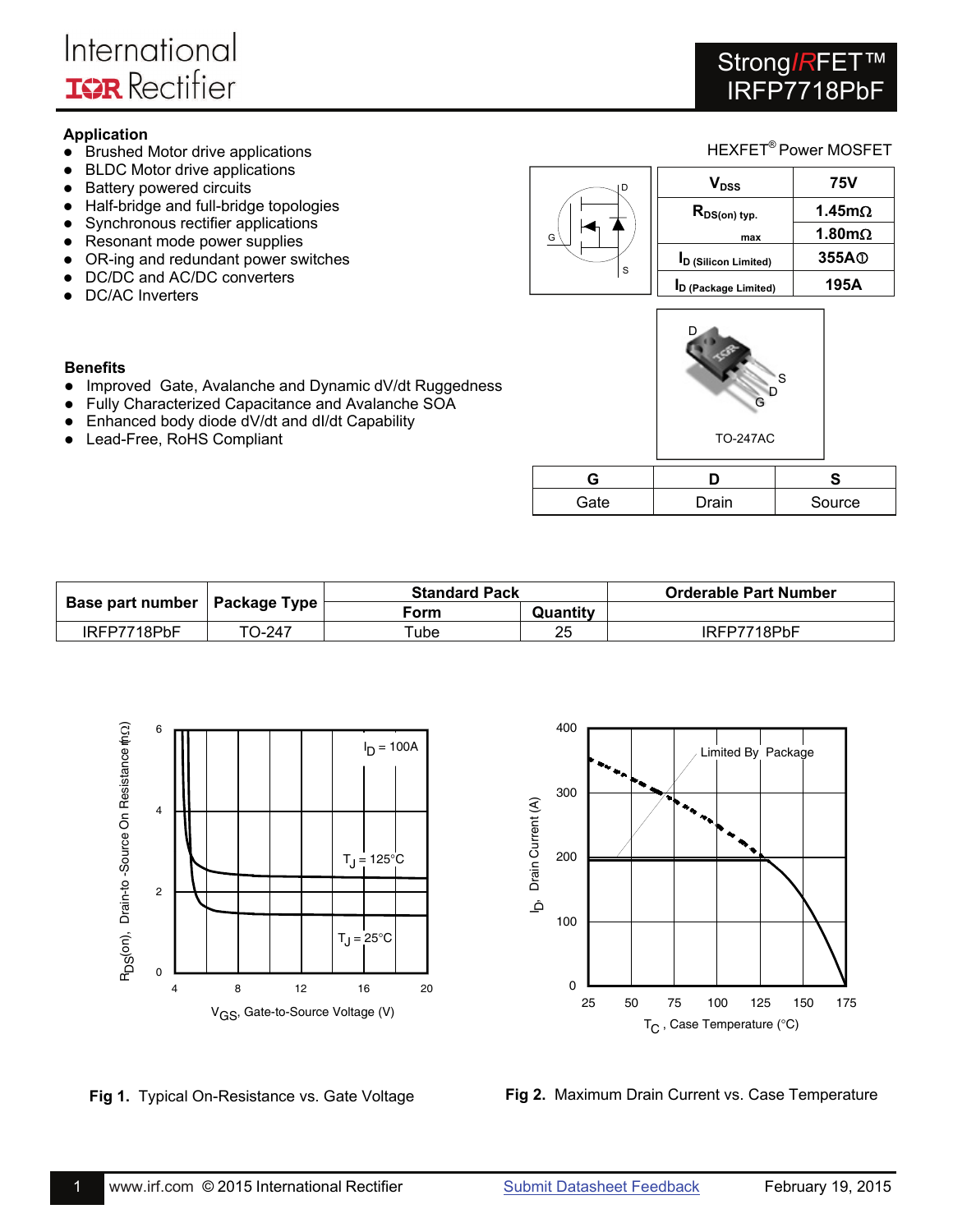

### **Absolute Maximium Rating**

| Symbol                               | <b>Parameter</b>                                                    | Max.                                | <b>Units</b>         |
|--------------------------------------|---------------------------------------------------------------------|-------------------------------------|----------------------|
| $I_D \otimes T_C = 25^{\circ}C$      | Continuous Drain Current, V <sub>GS</sub> @ 10V (Silicon Limited)   | 355 <sub>0</sub>                    |                      |
| $I_D @ T_C = 100°C$                  | Continuous Drain Current, V <sub>GS</sub> @ 10V (Silicon Limited)   | 250 <sup>O</sup>                    |                      |
| $I_D$ @ T <sub>c</sub> = 25°C        | Continuous Drain Current, V <sub>GS</sub> @ 10V (Wire Bond Limited) | 195                                 | A                    |
| I <sub>DM</sub>                      | Pulsed Drain Current 2                                              | 1590 <sup>®</sup>                   |                      |
| $P_D$ @T <sub>c</sub> = 25°C         | Maximum Power Dissipation                                           | 517                                 | W                    |
|                                      | Linear Derating Factor                                              | 3.5                                 | $W$ <sup>o</sup> $C$ |
| $V_{GS}$                             | Gate-to-Source Voltage                                              | ±20                                 | V                    |
| $\overline{T}_J$<br>T <sub>STG</sub> | Operating Junction and<br>Storage Temperature Range                 | $-55$ to $+175$                     | °C                   |
|                                      | Soldering Temperature, for 10 seconds (1.6mm from case)             | 300                                 |                      |
|                                      | Mounting Torque, 6-32 or M3 Screw                                   | 10 lbf $\cdot$ in (1.1 N $\cdot$ m) |                      |

### **Avalanche Characteristics**

| $E_{AS}$ (Thermally limited)        | Single Pulse Avalanche Energy 3 | 1160                     |    |
|-------------------------------------|---------------------------------|--------------------------|----|
| E <sub>AS</sub> (Thermally limited) | Single Pulse Avalanche Energy   | 2004                     | സം |
| $I_{AR}$                            | Avalanche Current 2             |                          |    |
| E <sub>AR</sub>                     | Repetitive Avalanche Energy 2   | See Fig 14, 15, 23a, 23b | സാ |

### **Thermal Resistance**

| Symbol          | <b>Parameter</b>                   | тур. | Max. | <b>Units</b> |
|-----------------|------------------------------------|------|------|--------------|
| $R_{0JC}$       | Uunction-to-Case ⑧                 |      | 0.29 |              |
| $R_{\theta CS}$ | Case-to-Sink, Flat Greased Surface | 0.24 |      | °C/W         |
| $R_{\theta$ JA  | Uunction-to-Ambient                |      | 40   |              |

### Static @ T<sub>J</sub> = 25°C (unless otherwise specified)

| Symbol           | <b>Parameter</b>                                                           | Min. | Typ. | Max.   | <b>Units</b> | <b>Conditions</b>                                   |
|------------------|----------------------------------------------------------------------------|------|------|--------|--------------|-----------------------------------------------------|
| $V_{(BR)DSS}$    | Drain-to-Source Breakdown Voltage                                          | 75   |      |        | V            | $V_{GS}$ = 0V, $I_D$ = 250µA                        |
|                  | AV <sub>(BR)DSS</sub> /AT <sub>J</sub> Breakdown Voltage Temp. Coefficient |      | 42   |        | mV/°C        | Reference to 25°C, $I_D = 2mA$ 2                    |
| $R_{DS(on)}$     | Static Drain-to-Source On-Resistance                                       |      | 1.45 | 1.80   |              | $V_{GS}$ = 10V, $I_D$ = 100A                        |
|                  |                                                                            |      | 1.60 |        | $m\Omega$    | $V_{GS}$ = 6V, $I_D$ = 50A                          |
| $V_{GS(th)}$     | Gate Threshold Voltage                                                     | 2.1  |      | 3.7    | v            | $V_{DS} = V_{GS}$ , $I_D = 250 \mu A$               |
|                  |                                                                            |      |      | 1.0    |              | $V_{DS}$ =75 V, V <sub>GS</sub> = 0V                |
| l <sub>DSS</sub> | Drain-to-Source Leakage Current                                            |      |      | 150    | μA           | $V_{DS}$ =75V, $V_{GS}$ = 0V, T <sub>J</sub> =125°C |
|                  | Gate-to-Source Forward Leakage                                             |      |      | 100    |              | $V_{GS}$ = 20V                                      |
| l <sub>GSS</sub> | Gate-to-Source Reverse Leakage                                             |      |      | $-100$ | nA           | $V_{GS}$ = -20V                                     |
| R <sub>G</sub>   | Gate Resistance                                                            |      | 0.9  |        | Ω            |                                                     |

#### **Notes:**

- Calculated continuous current based on maximum allowable junction temperature. Bond wire current limit is 195A. Note that current limitations arising from heating of the device leads may occur with some lead mounting arrangements. (Refer to AN-1140)
- Repetitive rating; pulse width limited by max. junction temperature.
- **Example 3** Limited by T<sub>Jmax</sub>, starting T<sub>J</sub> = 25°C, L = 233μH, R<sub>G</sub> = 50Ω, I<sub>AS</sub> = 100A, V<sub>GS</sub> =10V.
- $\circ$   $I_{SD} \le 100A$ , di/dt  $\le 1279A/\mu s$ ,  $V_{DD} \le V_{(BR)DSS}$ ,  $T_J \le 175^{\circ}C$ .
- **9** Pulse width  $\leq 400 \mu s$ ; duty cycle  $\leq 2\%$ .
- $\circ$  C<sub>oss</sub> eff. (TR) is a fixed capacitance that gives the same charging time as C<sub>oss</sub> while V<sub>DS</sub> is rising from 0 to 80% V<sub>DSS</sub>.
- $\circledcirc$  C<sub>oss</sub> eff. (ER) is a fixed capacitance that gives the same energy as C<sub>oss</sub> while V<sub>DS</sub> is rising from 0 to 80% V<sub>DSS</sub>.
- $\otimes$  R<sub>e</sub> is measured at T<sub>J</sub> approximately 90°C.
- $\textcircled{1}$  Limited by T<sub>Jmax</sub>, starting T<sub>J</sub> = 25°C, L = 1mH, R<sub>G</sub> = 50 $\Omega$ , I<sub>AS</sub> = 63A, V<sub>GS</sub> = 10V.
- Pulse drain current is limited at 780A by source bonding technology.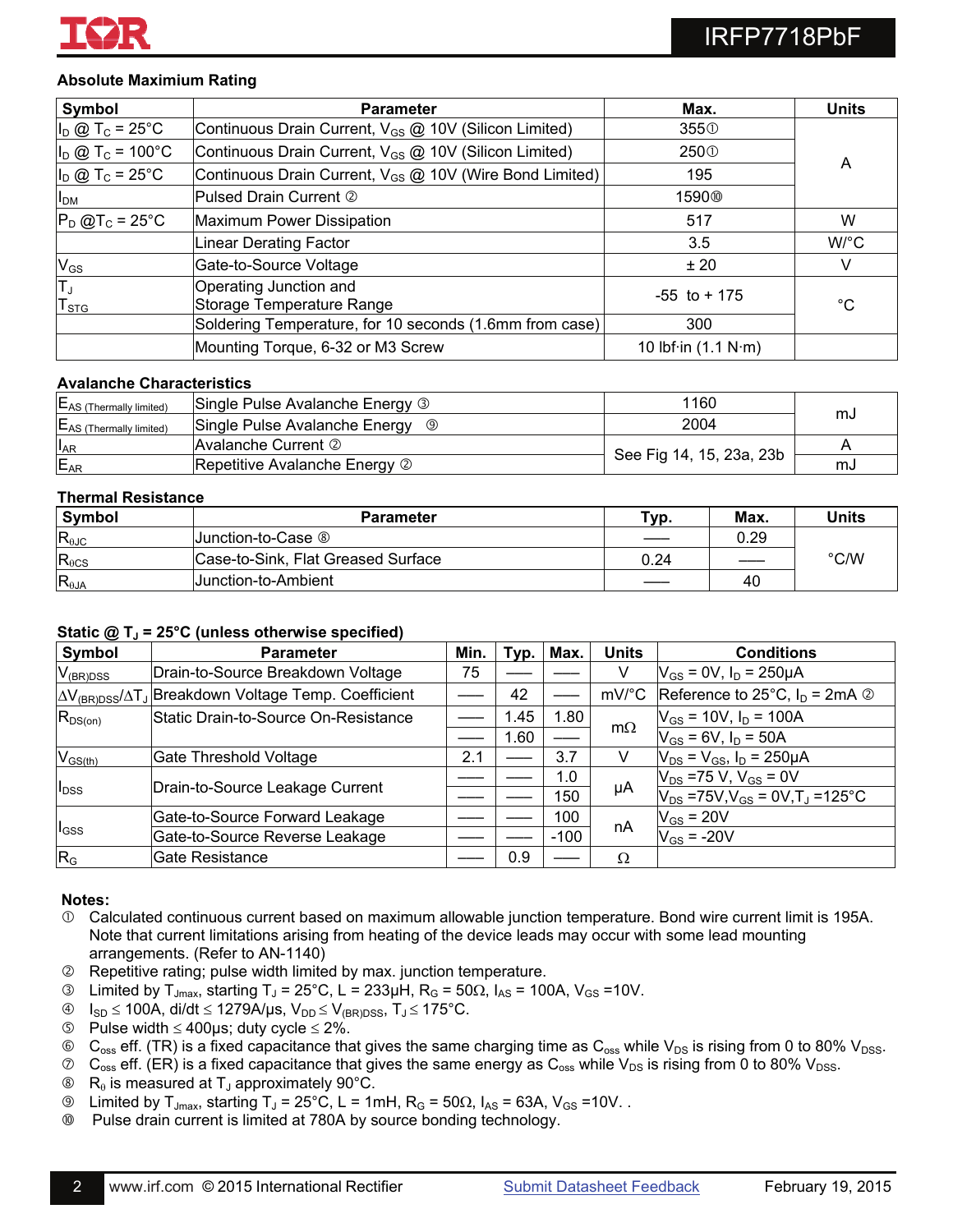

| Symbol                           | <b>Parameter</b>                                        | Min. | Typ.     | Max.                           | <b>Units</b> | <b>Conditions</b>                                                        |
|----------------------------------|---------------------------------------------------------|------|----------|--------------------------------|--------------|--------------------------------------------------------------------------|
| gfs                              | <b>Forward Transconductance</b>                         | 420  |          |                                | S            | $V_{DS}$ = 10V, $I_D$ = 100A                                             |
| $Q_g$                            | <b>Total Gate Charge</b>                                |      | 552      | 830                            |              | $I_D = 100A$                                                             |
| $\mathsf{Q}_{\text{gs}}$         | Gate-to-Source Charge                                   |      | 119      | $\overbrace{\hspace{27mm}}^{}$ | nC           | $V_{DS}$ = 38V                                                           |
| $Q_{gd}$                         | Gate-to-Drain Charge                                    |      | 168      |                                |              | $V_{GS}$ = 10V                                                           |
| $\mathsf{Q}_\text{sync}$         | Total Gate Charge Sync. (Qg- Qgd)                       |      | 384      |                                |              |                                                                          |
| $t_{d(on)}$                      | Turn-On Delay Time                                      |      | 58       |                                |              | $V_{DD}$ = 38V                                                           |
| t,                               | <b>Rise Time</b>                                        |      | 164      |                                |              | $I_D = 100A$                                                             |
| $t_{d(\rm off)}$                 | <b>Turn-Off Delay Time</b>                              |      | 266      |                                | ns           | $R_G$ = 2.6 $\Omega$                                                     |
| t <sub>f</sub>                   | <b>Fall Time</b>                                        |      | 160      |                                |              | $V_{GS} = 10V$                                                           |
| $\overline{C_{\text{iss}}}$      | Input Capacitance                                       |      | 29550    |                                |              | $V_{GS} = 0V$                                                            |
| $C_{\rm osc}$                    | <b>Output Capacitance</b>                               |      | 2270     |                                |              | $V_{DS}$ = 25V                                                           |
| $C_{\underline{rss}}$            | <b>Reverse Transfer Capacitance</b>                     |      | 1395     |                                |              | $f = 100$ KHz, See Fig.7                                                 |
| $C_{\text{oss eff.}(ER)}$        | <b>Effective Output Capacitance</b><br>(Energy Related) |      | 2010     |                                | pF           | $V_{GS}$ = 0V, VDS = 0V to 60V $\oslash$                                 |
| $C_{\text{oss eff.}(\text{TR})}$ | Output Capacitance (Time Related)                       |      | 2560     |                                |              | $V_{GS}$ = 0V, VDS = 0V to 60V $\circ$                                   |
|                                  | <b>Diode Characteristics</b>                            |      |          |                                |              |                                                                          |
| <b>Symbol</b>                    | <b>Parameter</b>                                        | Min. | Typ.     | Max.                           | <b>Units</b> | <b>Conditions</b>                                                        |
| Is                               | <b>Continuous Source Current</b><br>(Body Diode)        |      |          | 355 <sub>0</sub>               | A            | MOSFET symbol<br>showing the                                             |
| $I_{SM}$                         | <b>Pulsed Source Current</b><br>(Body Diode)<br>Ø       |      |          | 1590 <sup>®</sup>              |              | integral reverse<br>p-n junction diode.                                  |
| $V_{SD}$                         | Diode Forward Voltage                                   |      |          | 1.3                            | V.           | $T_J = 25^{\circ}C, I_S = 100A, V_{GS} = 0V$ ©                           |
| dv/dt                            | Peak Diode Recovery dv/dt <sup>4</sup>                  |      | 8.6      | $\qquad \qquad$                |              | V/ns $T_J = 175^{\circ}C$ , $I_S = 100A$ , $V_{DS} = 75V$                |
| $t_{rr}$                         | <b>Reverse Recovery Time</b>                            |      | 75<br>80 | $\overbrace{\hspace{27mm}}^{}$ | ns           | $T_J = 25^{\circ}$ C<br>$V_{DD} = 64V$<br>$T_J$ = 125°C<br>$I_F = 100A,$ |
|                                  |                                                         |      | 208      |                                |              | $T_{\rm J}$ = 25°C<br>$di/dt = 100A/\mu s$ $\circledcirc$                |
| $Q_{rr}$                         | <b>Reverse Recovery Charge</b>                          |      | 251      |                                | nC           | $T_{J}$ = 125 $^{\circ}$ C                                               |
| <b>IRRM</b>                      | <b>Reverse Recovery Current</b>                         |      | 4.8      |                                | A            | $T_J = 25^{\circ}C$                                                      |

### **Dynamic Electrical Characteristics**  $\omega$  **T<sub>1</sub> = 25°C (unless otherwise specified)**

 $\vert I_{\rm RRM}$  Reverse Recovery Current  $\vert -\vert$  4.8  $\vert$   $\vert$   $\vert$   $\vert$  A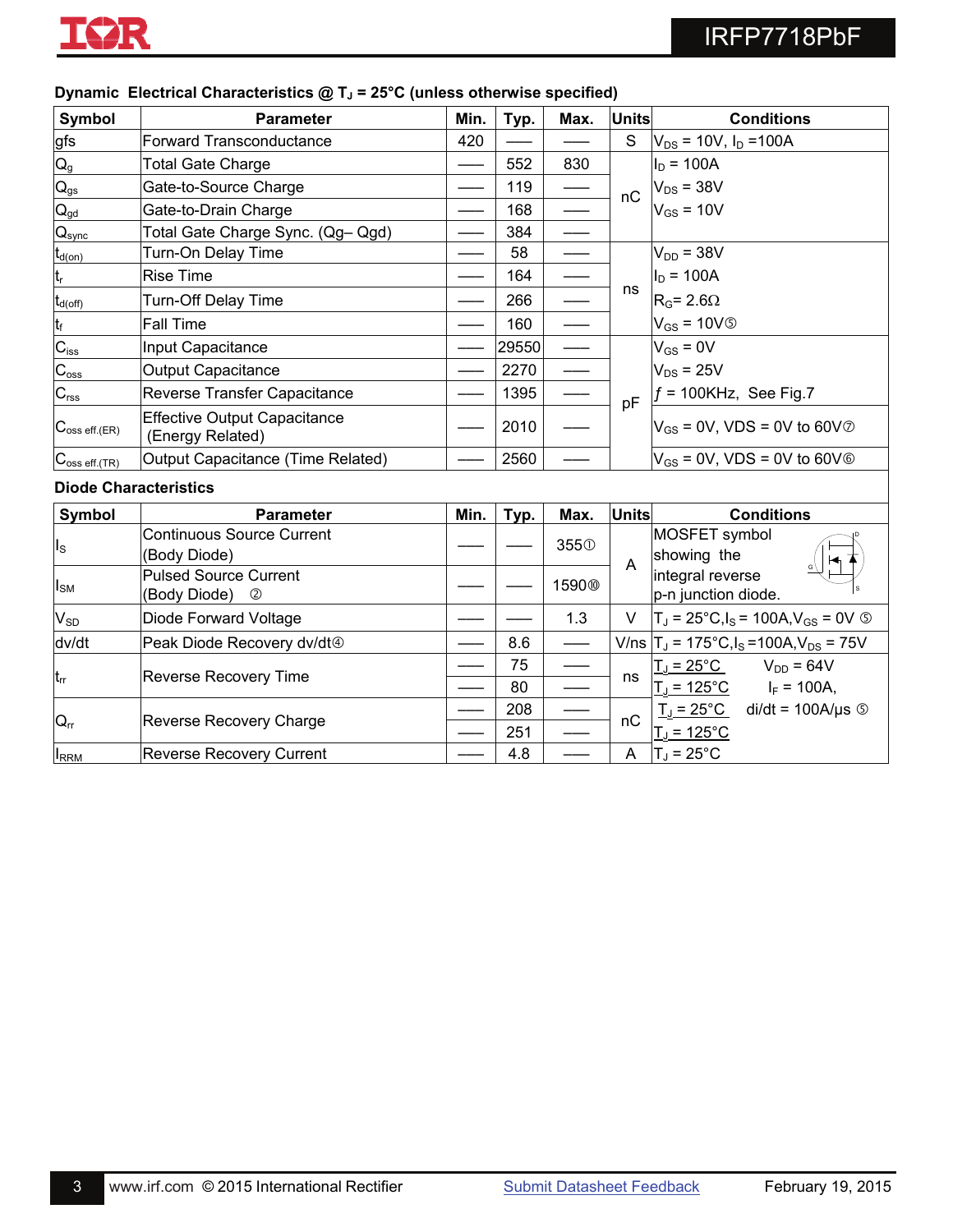















Fig 5. Typical Transfer Characteristics **Fig 6.** Normalized On-Resistance vs. Temperature



**Fig 7.** Typical Capacitance vs. Drain-to-Source Voltage **Fig 8.** Typical Gate Charge vs. Gate-to-Source Voltage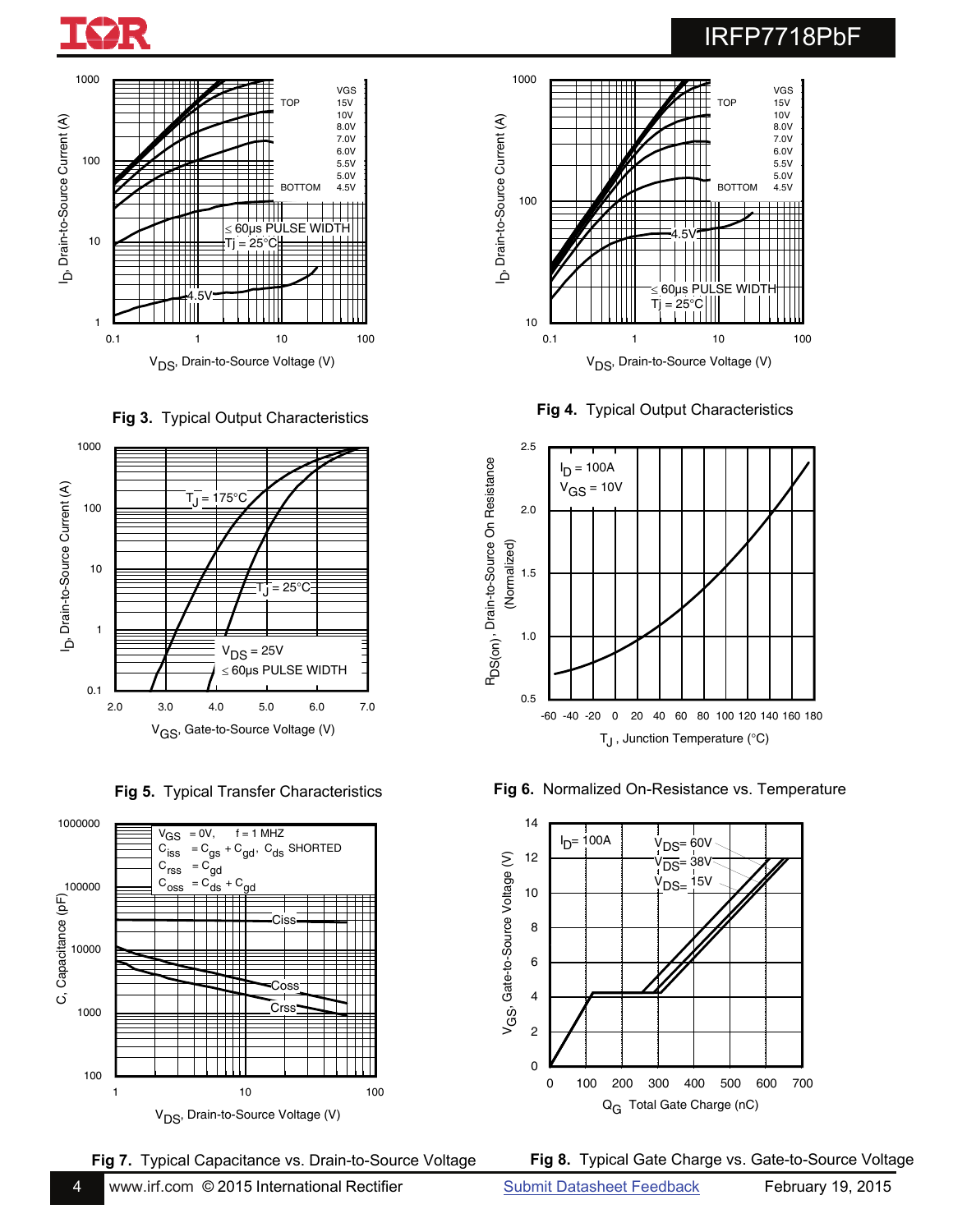





**Fig 9.** Typical Source-Drain Diode Forward Voltage





**Fig 13.** Typical On-Resistance vs. Drain Current



**Fig 10.** Maximum Safe Operating Area



Fig 12. Typical C<sub>oss</sub> Stored Energy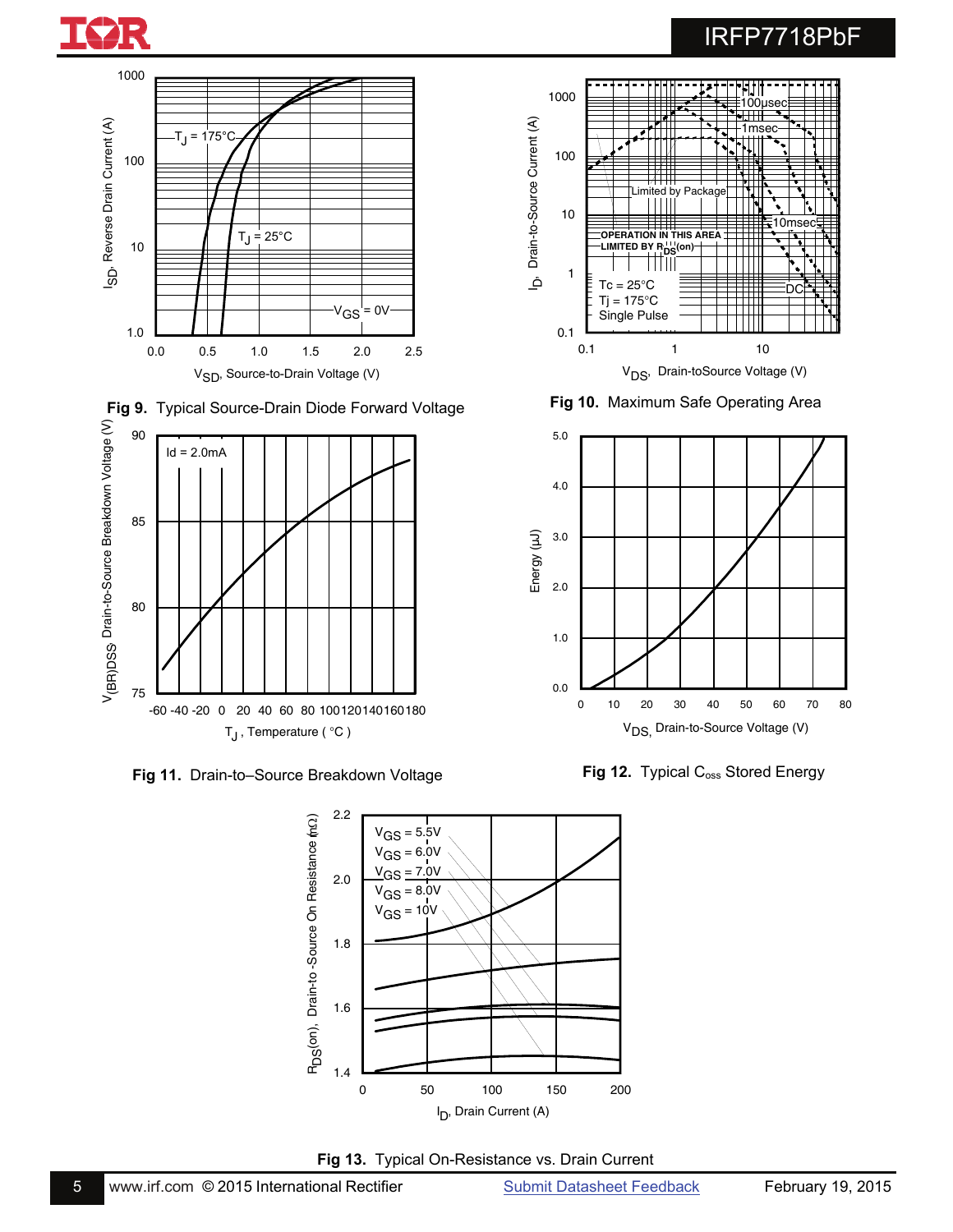

**Fig 14.** Maximum Effective Transient Thermal Impedance, Junction-to-Case



**Fig 15.** Avalanche Current vs. Pulse width



**Fig 16.** Maximum Avalanche Energy vs. Temperature

**Notes on Repetitive Avalanche Curves , Figures 15, 16: (For further info, see AN-1005 at www.irf.com)**  1.Avalanche failures assumption:

 Purely a thermal phenomenon and failure occurs at a temperature far in excess of  $T_{jmax}$ . This is validated for every part type.

- 2. Safe operation in Avalanche is allowed as long  $a_{\text{max}}$  is not exceeded.
- 3. Equation below based on circuit and waveforms shown in Figures 23a, 23b.
- 4.  $P_{D (ave)}$  = Average power dissipation per single avalanche pulse.
- 5. BV = Rated breakdown voltage (1.3 factor accounts for voltage increase during avalanche).
- 6.  $I_{av}$  = Allowable avalanche current.
- 7.  $\Delta T$  = Allowable rise in junction temperature, not to exceed  $T_{\text{imax}}$  (assumed as 25°C in Figure 14, 15).
	- $t_{av}$  = Average time in avalanche.
	- $D = D$ uty cycle in avalanche = tav  $\cdot f$
	- $Z_{\text{thJC}}(D, t_{\text{av}})$  = Transient thermal resistance, see Figures 13) PD (ave) =  $1/2$  (  $1.3$ ·BV·I<sub>av</sub>) =  $\Delta T / Z_{thJC}$

$$
I_{\text{av}} = 2\Delta T / [1.3 \text{ BV} \cdot Z_{\text{th}}]
$$

$$
E_{AS (AR)} = P_{D (ave)} t_{av}
$$

6 [www.irf.com](http://www.irf.com/) © 2015 International Rectifier [Submit Datasheet Feedback](http://ec.irf.com/v6/en/US/adirect/ir?cmd=LogDatasheetFeedback&sku=IRFP7718PbF&date=20150219) February 19, 2015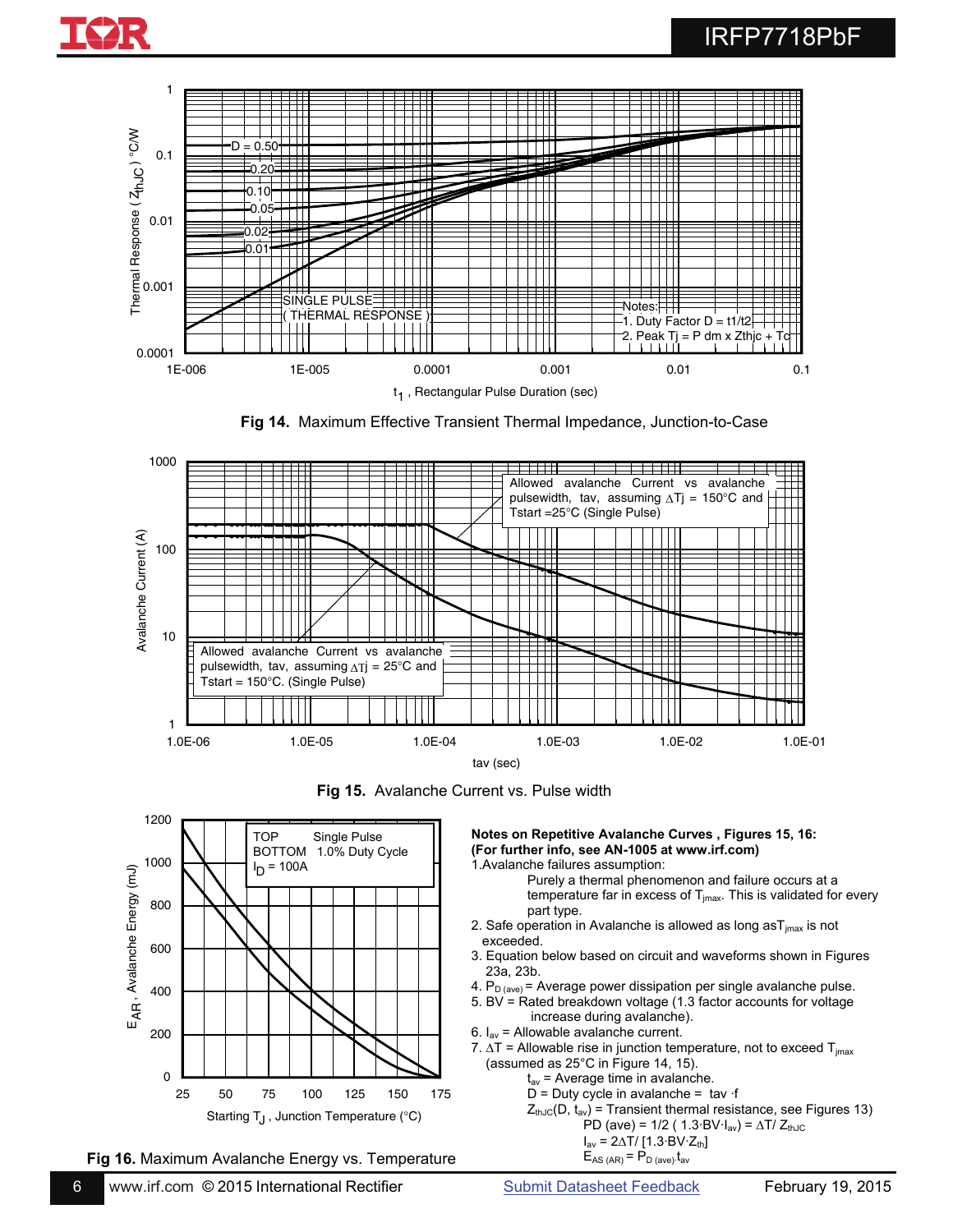





**Fig 19.** Typical Recovery Current vs. dif/dt





30

**Fig 17.** Threshold Voltage vs. Temperature **Fig 18.** Typical Recovery Current vs. dif/dt



**Fig 20.** Typical Stored Charge vs. dif/dt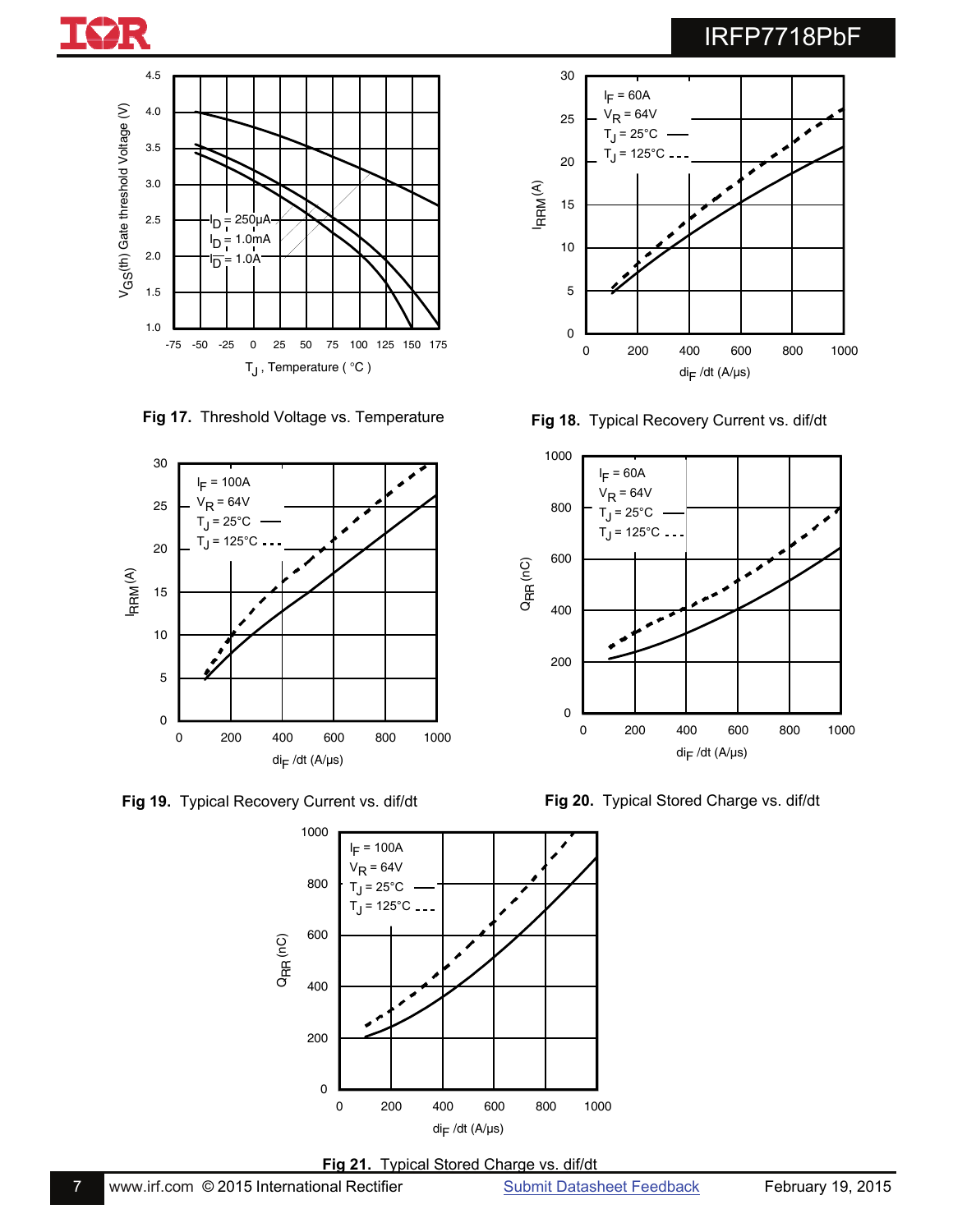



**Fig 22.** Peak Diode Recovery dv/dt Test Circuit for N-Channel HEXFET® Power MOSFETs



**Fig 23a.** Unclamped Inductive Test Circuit



**Fig 24a.** Switching Time Test Circuit



**Fig 25a.** Gate Charge Test Circuit



**Fig 23b.** Unclamped Inductive Waveforms



**Fig 24b.** Switching Time Waveforms



**Fig 25b.** Gate Charge Waveform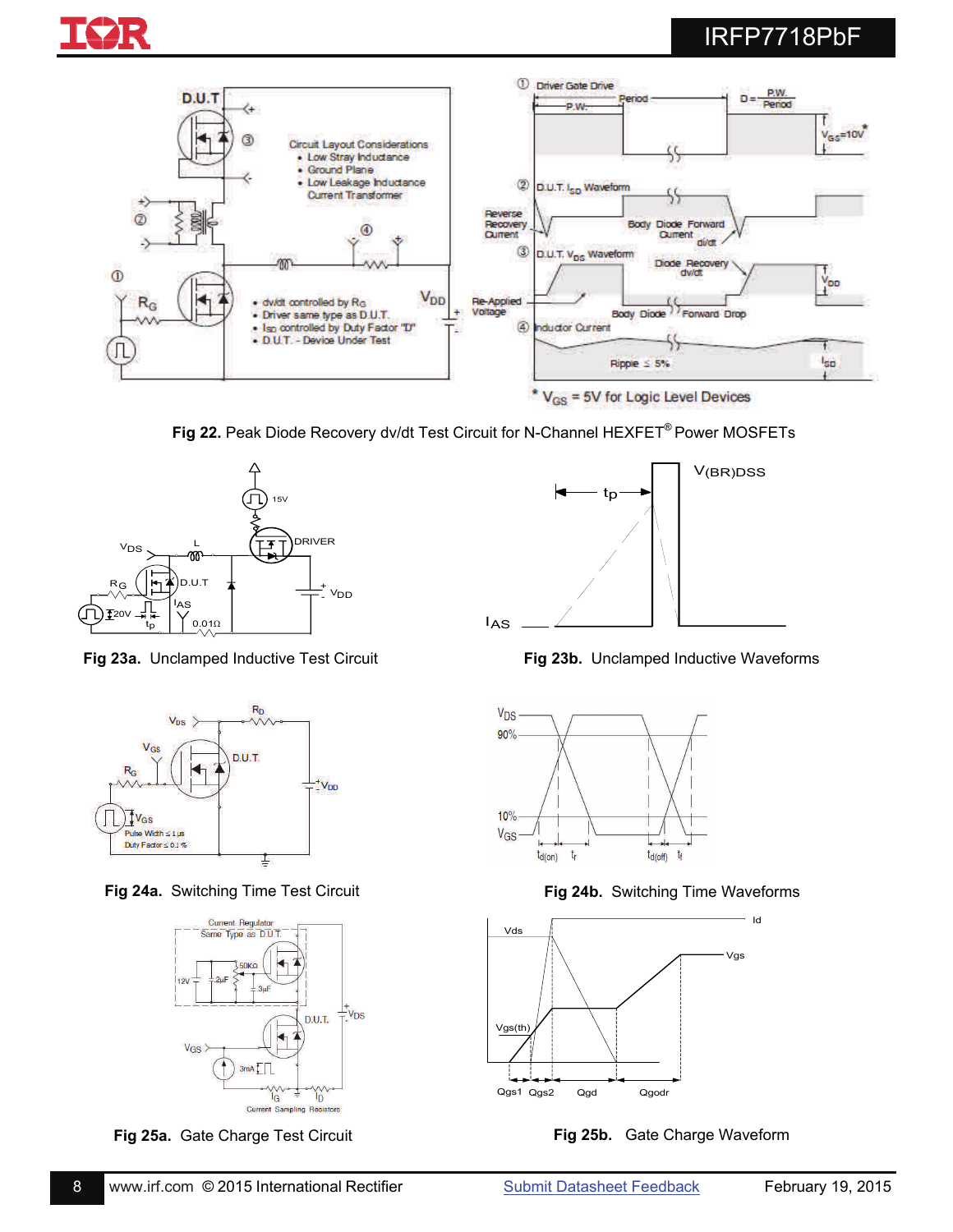

**TO-247AC Package Outline** (Dimensions are shown in millimeters (inches))









- DIMENSIONING AND TOLERANCING AS PER ASME Y14.5M 1994.  $\mathfrak{f}_i$
- DIMENSIONS ARE SHOWN IN INCHES.
- CONTOUR OF SLOT OPTIONAL.
- AN DIMENSION D & E DO NOT INCLUDE MOLD FLASH. MOLD FLASH SHALL NOT EXCEED .005" (0.127)
- PER SIDE. THESE DIMENSIONS ARE MEASURED AT THE OUTERMOST EXTREMES OF THE PLASTIC BODY. THERMAL PAD CONTOUR OPTIONAL WITHIN DIMENSIONS D1 & E1.
- LEAD FINISH UNCONTROLLED IN L1.
- $\frac{\mathbb{A}}{\mathbb{A}}$ ØP TO HAVE A MAXIMUM DRAFT ANGLE OF 1.5 ' TO THE TOP OF THE PART WITH A MAXIMUM HOLE DIAMETER OF .154 INCH.
- OUTLINE CONFORMS TO JEDEC OUTLINE TO-247AC. 8

|                                                         | <b>DIMENSIONS</b> |               |          |                    |                |               |
|---------------------------------------------------------|-------------------|---------------|----------|--------------------|----------------|---------------|
| <b>SYMBOL</b>                                           |                   | <b>INCHES</b> |          | <b>MILLIMETERS</b> |                |               |
|                                                         | MIN.              | MAX.          | MIN.     | MAX.               | <b>NOTES</b>   |               |
| A                                                       | .183              | .209          | 4.65     | 5.31               |                |               |
| A1                                                      | .087              | .102          | 2.21     | 2.59               |                |               |
| A2                                                      | .059              | .098          | 1.50     | 2.49               |                |               |
| b                                                       | .039              | .055          | 0.99     | 1.40               |                |               |
| b1                                                      | .039              | .053          | 0.99     | 1.35               |                | LEAD ASSIGNM  |
| b2                                                      | .065              | .094          | 1.65     | 2.39               |                |               |
| b3                                                      | .065              | .092          | 1.65     | 2.34               |                | <b>HEXFET</b> |
| b4                                                      | .102              | .135          | 2.59     | 3.43               |                |               |
| b5                                                      | .102              | .133          | 2.59     | 3.38               |                | $1 - GAT$     |
| $\mathsf{c}$                                            | .015              | .035          | 0.38     | 0.89               |                | $2 - DRA$     |
| c1                                                      | .015              | .033          | 0.38     | 0.84               |                | $3 - 500$     |
| D                                                       | .776              | .815          | 19.71    | 20.70              | 4              | $4 - DRA$     |
| D1                                                      | .515              | -             | 13.08    |                    | 5              |               |
| D <sub>2</sub>                                          | .020              | .053          | 0.51     | 1.35               |                |               |
| E                                                       | .602              | .625          | 15.29    | 15.87              | $\overline{4}$ | IGBTs, CoPA   |
| E1                                                      | .530              |               | 13.46    |                    |                | $1 - GAT$     |
| E <sub>2</sub>                                          | .178              | .216          | 4.52     | 5.49               |                | $2 - COL$     |
| $\mathsf{e}% _{t}\left( t_{0}\right) \in\mathsf{e}_{t}$ | .215 BSC          |               | 5.46 BSC |                    |                | 3.- EMI       |
| Øk                                                      | .010              |               |          | 0.25               |                | $4 - COL$     |
| L                                                       | .559              | .634          | 14.20    | 16.10              |                |               |
| L1                                                      | ,146              | .169          | 3.71     | 4.29               |                |               |
| øP                                                      | .140              | .144          | 3.56     | 3.66               |                | <b>DIODES</b> |
| øP1                                                     | -                 | .291          |          | 7.39               |                |               |
| Q                                                       | .209              | .224          | 5.31     | 5.69               |                | $1 - ANO$     |
| S                                                       | .217 BSC          |               | 5.51 BSC |                    |                | $2 - CAT$     |
|                                                         |                   |               |          |                    |                | $3 - ANC$     |

#### **SSIGNMENTS**

 $-$  GATE - DRAIN - SOURCE - DRAIN

CoPACK

 $-$  GATE - COLLECTOR - EMITTER - COLLECTOR

**ODES** 

- ANODE/OPEN - CATHODE

 $-$  ANODE

### **TO-247AC Part Marking Information**

Notes: This part marking information applies to devices produced after 02/26/2001



TO-247AC package is not recommended for Surface Mount Application.

Note: For the most current drawing please refer to IR website at http://www.irf.com/package/